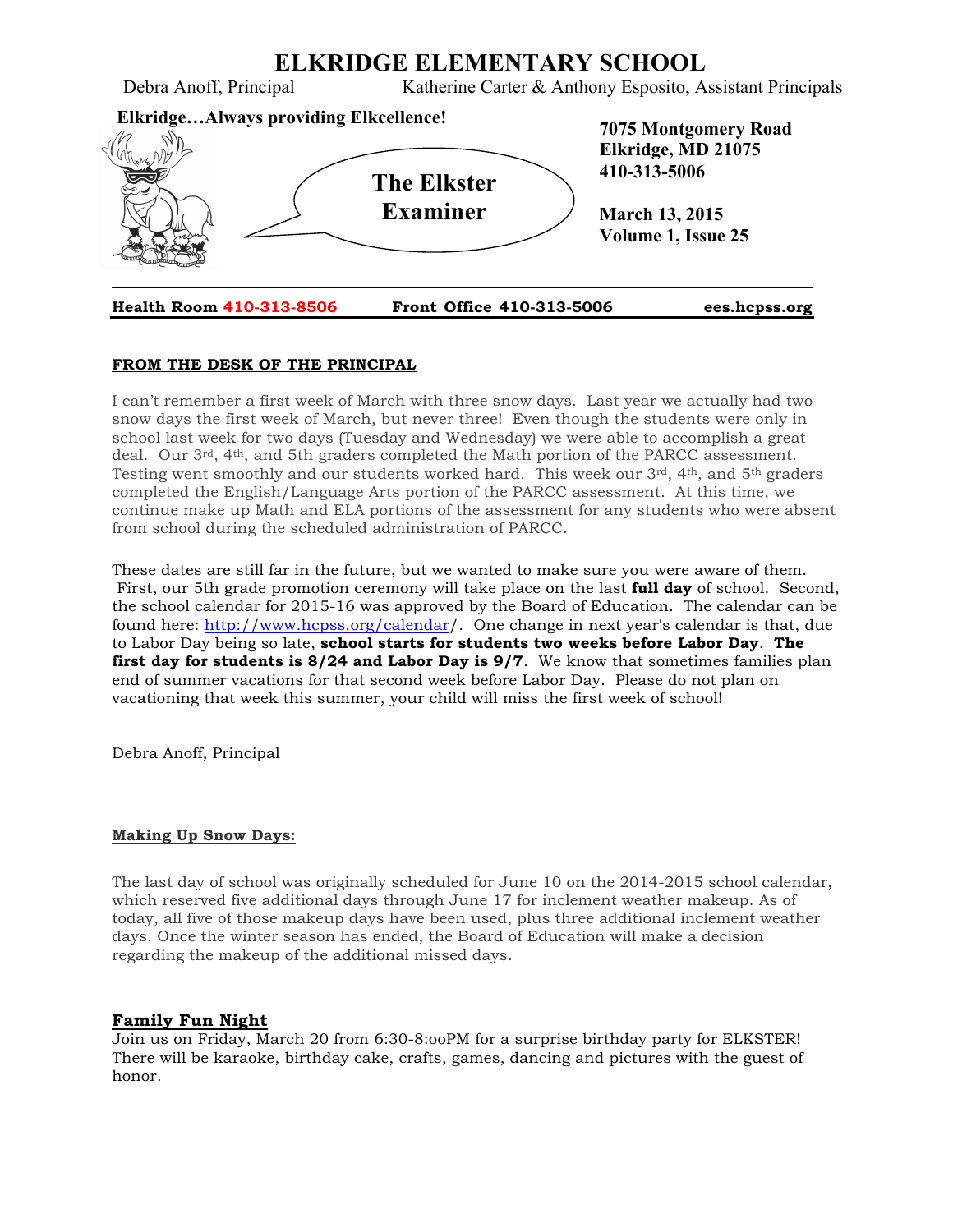

# **Pre-K Program Coming to EES 2015-2016**

The Howard County Public School System offers a Pre-K program for children of families who meet the income eligibility criteria and who will be four years old by September 1, 2015. Applications for the 2015-16 school year are now available at the front office or on HCPSS website.

# **Pre-kindergarten registration is a two-step process:**

1. Interested families must first submit an application with proof of income for review; income guidelines are similar to those used to determine Free and Reduced Meal status. This application must be reviewed by school administration.

2. Once approved, students can be registered by calling the front office at 410-313-5006 to schedule an appointment.

# **Healthy Kids Cook-Off**

EES is participating in the Healthy Schools Program to help students become healthy food advocates and has registered for the Healthy Kids Cook-Off.

Create your best recipe ever and once you have completed your recipe, take a picture of your creation and send your completed Healthy Kids' Cook-Off Submission Form and Release Waiver to Jennifer\_Tucker@hcpss.org by **Monday MARCH 23**. Members of EES's wellness committee will select one recipe to represent our school as a Semi-Finalist in the Cook-Off in April.

If your student is interested in this fun, free contest please visit the website for detailed information (how it works, dates, judging process/criteria and rules/terms): http://www.healthylittlecooks.com/howard-county-kids-cook-off/

To obtain the submission form/waiver: http://www.healthylittlecooks.com/parent-kid-howard-county-cook-off-registration/

Please contact Jennifer Tucker, RN, CN in the health room at EES if you have questions.

#### **NUTRITION TIP FROM THE HEALTH ROOM:**

By helping your child establish a healthy diet and regular exercise, you can reduce his or her risk of experiencing health problems for the future. If you eat nutritious foods yourself, your child will eat healthier too. Make sure to provide a variety of foods so your family gets all the vitamins and minerals their bodies need to function properly.

**Breakfast is the most important meal of the day!** Breakfast provides the energy and nutrients that help with increased concentration in the classroom. Studies have shown that children who eat breakfast perform at a higher level in school and are more physically active than those who skip breakfast. Eating breakfast also helps maintain a healthy body weight. Breakfast increases the body's ability to focus and reduces problems with attention and memory. Whole-grain breads, cereals, fruit, low-fat or nonfat cheeses and yogurt, eggs, vegetables are all good examples of breakfast foods. Use skim or low-fat milk instead of whole or 2% milk. Whole fruit (whether fresh or canned) is higher in nutrients and lower in sugar/calories than fruit juice.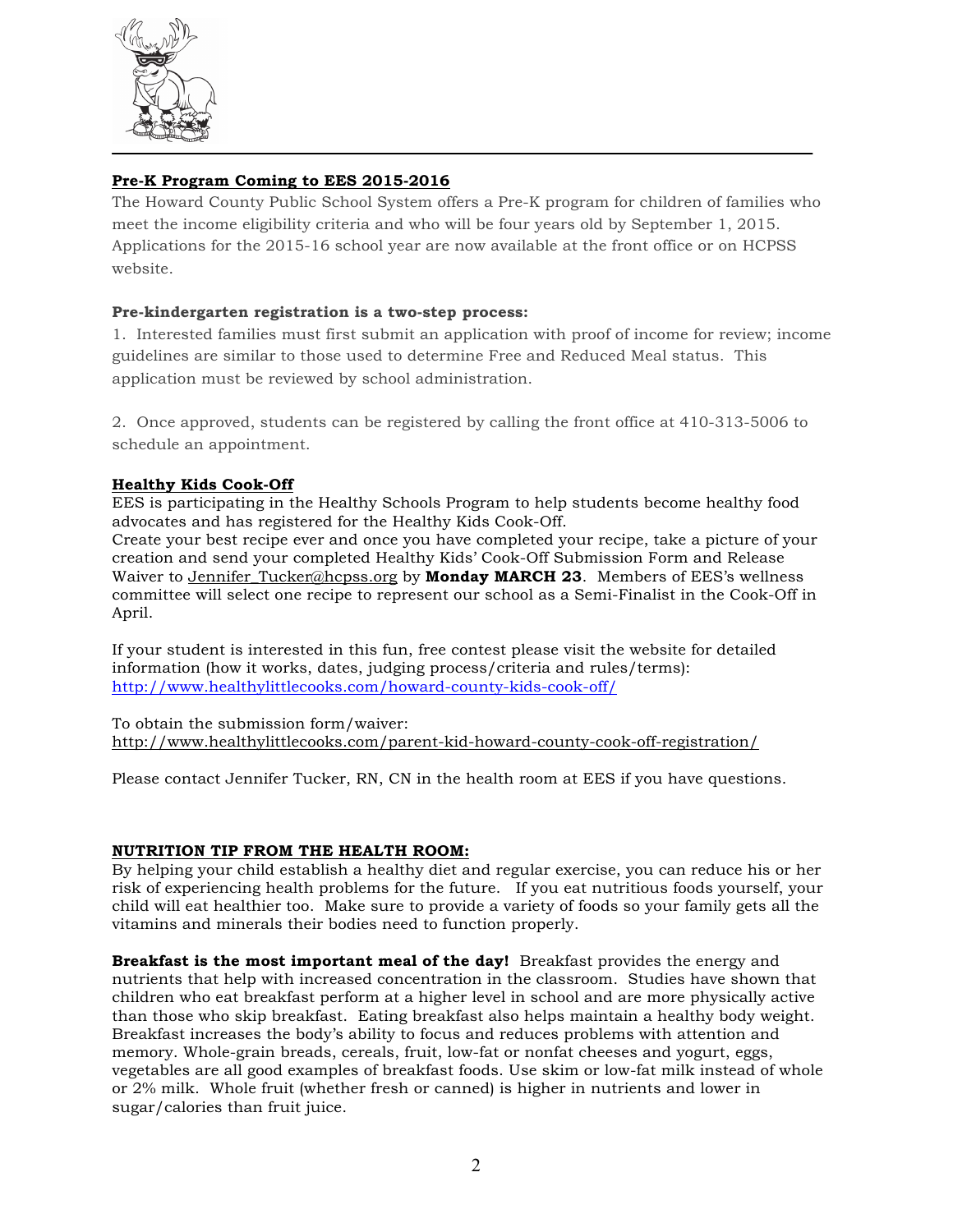

#### **DATES TO REMEMBER**

Friday, March 20 Family Fun Night 6:30-8:00PM

Monday, March 23 3<sup>rd</sup> Grade field trip to BMI (Rescheduled from February 20) (Kell, McNally, Bass)

Friday, March 27 **Schools close 3 hours early**

March 30 – April 6 **Schools Closed - Spring Break** 

Thursday, April 9 3rd Grade Field Trip (Robinson Nature Center) (Bass, Kell, McNally)

Friday, April 10 3rd Grade Field Trip (Robinson Nature Center) (Ridgely, Ruffing, Shilling) 4th Grade Field Trip (DC Art Museum)

Thursday, April 23 EES Spring Individual Portrait & Class Group Photos

Friday, April 24 EES Spring Individual Portrait & Class Group Photos

Saturday, April 25 Elkster 5K

#### **PTA News**

#### **Yearbook Poem and Art Contest**

Our yearbook poem and art contest is underway! Does your child like to draw, paint, or write poems? Ask them to consider creating one for the 2015 yearbook contest. One poem and one piece of art will be chosen for each grade to be published in the yearbook. Please base the poem or artwork on this theme "On Track with Elkster". All works must be turned into the front office by **March 16th (extended)**. Please make sure the name, grade and teacher is placed on the back of the work. Yearbooks will be on sale at a later date for \$20 each.

#### **Elkster 5k**

Help spread the word - the Elkster 5K will be held on April 25th! If you own a business or know of a business that may be willing to help sponsor the 5K please email eespta@hotmail.com! Be sure to check your child's Friday folder for a flyer regarding our Elkster 5K T-Shirt design contest.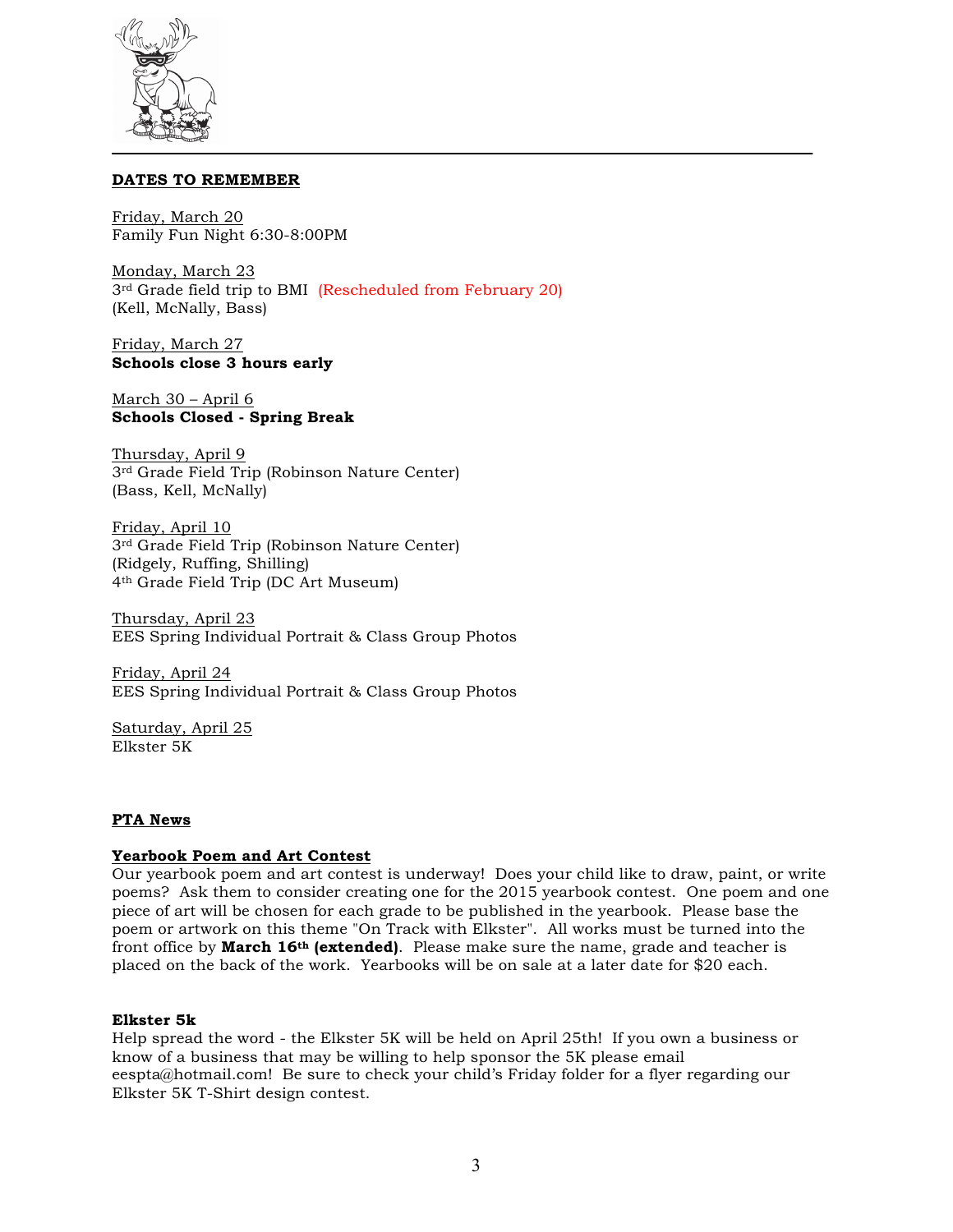

#### **COMMUNITY NOTICES**

*The following events are neither sponsored nor endorsed by the Howard County Public School System.*

#### **Kindergarten Art Showcase Through April 8**

The Kindergarten Visual Arts Showcase is now on display at the Department of Education. Members of the public are invited to stop by and take a look!

For this exhibition, teachers were asked to submit student artworks and statements that reflect the HCPSS' Visual Art Curriculum for Kindergarten: Art as Discovery.

The display is in the main hallway of the Howard County Department of Education, 10910 Clarksville Pk., Ellicott City. Showcase hours are Monday-Friday, 8:30 a.m.-4:30 p.m. through April 8. Gallery will be closed Feb. 16, April 3 and April 6.

#### **Columbia Association Art Center**

Choose Civility in Sports Poster Exhibit March 12-26, reception Mar.12, 5:30- 7:30 p.m. Howard County Library and Public Schools have co-sponsored this event with the Art Center. Come see the posters created by Howard County students of all ages. For info please call Columbia Art Center at 410-730-0075 or email art.staff@columbiaassociation.org

#### **Columbia Association**

Pizza and Portfolio workshop series, grades 8-12 *with Alina Poroshina.* Sat., Mar. 14, 10:30 a.m.-1:00 p.m., \$25 This workshop is designed for beginner and intermediate level students. Pizza will be served. To register, please call Columbia Art Center at 410-730-0075.

#### **Robinson Nature Center**

Anne Robinson's Centennial Birthday Celebration, Sat., Mar. 14 and Sun., Mar. 15. Visit for complementary admission, cupcakes and more courtesy of the James & Anne Robinson Foundation in honor of Anne's 100th birthday. For details, visit www.friendsoftherobinsonnaturecenter.htm 410-313-0400.

#### **Howard County Conservancy**

Sat. Mar. 14, 10 a.m., Day Tripping, 50 Natural Places and Gardens. The Howard County Conservancy offers guided hikes and talks on the second Sat. of each month. A beautiful and interesting place to visit in all seasons of the year, rain or shine, program is FREE but registration is necessary. Pre-register on line through our website, http://www.hcconservancy.org/upcoming-events.html 410-465-8877 www.hcconservancy.org

#### **Boys Scouts of America**

Scouting for Food will be held on Sat., Mar. 14. Cub Scouts and Girl Scouts will be out in your neighborhood to collect your donations, which will go to one of 25 food pantries we service in the county. A bag will be dropped off at your home a few days before. Please remember to put your donations by your front door or your mailbox by 8 a.m. on March 14. Thanks for your generous donations. scoutingforfoddnpd@verizon.net.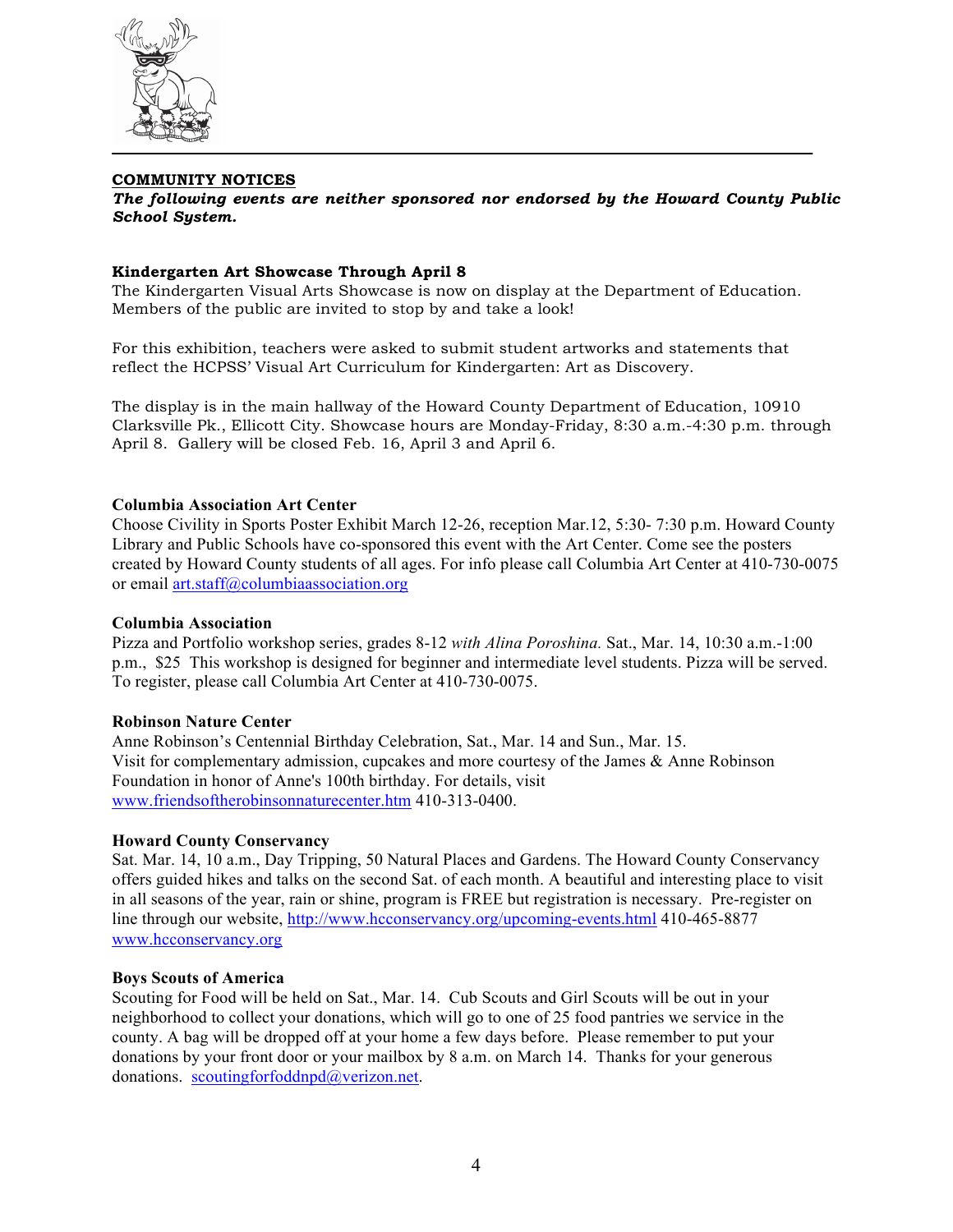

#### **Columbia Association**

Every third Sun. come to the Columbia Art Center in Long Reach and enjoy a **FREE** family friendly art activity. Sun., Mar. 15, 1-3 p.m**.**

# **Girls on the Run**

Girls on the Run® is a life-changing, experiential learning program for girls grades 3-8. The programs combine training for a 3.1 mile running event with self-esteem enhancing, uplifting workouts. The girls will meet after-school twice a week for 10 weeks with the season ending 5k to be held on May 30, in Howard County, MD. The program begins the week of Mar. 15, and will end the week of May 31. **To register your daughter, go to** www.gotrcentralmd.org**.**

# **Howard County Government**

The Challenges of Parenting an Adolescent, Mon, Mar. 16, 6:30-8:30 p.m. at 3300 N Ridge Rd #240 Ellicott City MD. The transition into adolescence can pose challenges as the area of the teen brain governing judgment, emotional regulation, impulse control and self-awareness is in a constant state of development. This change can be very frustrating for parents as the rules of the relationship with their growing children keep shifting and expectations need adjustment. Learn why teens do what they do, as well as how to channel their impulses into safer and saner activities.

#### **Candlelight Concerts**

Two HCPSS students will perform for Violin Virtuoso Rachel Barton Pine Fri, Mar. 20, 7:30 p.m. St. John Baptist Church, Columbia www.candlelightconcerts.org 410-997-2324

#### **Candlelight Concerts**

Performance featuring Rachel Barton Pine, violin Sat., Mar. 21, 8 p.m. Smith Theatre, Columbia www.candlelightconcerts.org 410-997-2324.

#### **Recreation and Parks**

Spring Egg Hunt at Rockburn Elementary School. Collect eggs and enjoy prizes, games, and fun for the whole family. Sat. Mar. 21, 10 a.m., for children 2-10 years. http://www.howardcountymd.gov/specialevents.htm

#### **Columbia Figure Skating Club**

Annual spring production, featuring multiple performances at the Columbia Ice Rink, located at 5876 Thunder Hill Rd., Columbia. Sat, Mar. 21, 3 p.m. and 6 p.m. and Sun., Mar. 22, 2 p.m. and 4:30 p.m. For tickets and more information, please visit the Club's website: www.columbiafsc.com.

#### **Candlelight Concerts**

CandleKids: Beauty & the Beast featuring National Marionette Theatre, Sun., Mar. 22, 2:30 & 4:30 p.m., Smith Theatre, Columbia. www.candlelightconcerts.org 410-997-2324

# **Grassroots Crisis Intervention Center**

The Rotary Clubs of Howard County in partnership with Wilde Lake High School are hosting the seventh annual Soup'r Sundae, a family event featuring soups prepared by area restaurants, on Sun., Mar. 22, 12-2 p.m., Wilde Lake High School, 5460 Trumpeter Road, Columbia, MD 21044. Tickets are at www.souprsundae.eventbrite.com or by contacting cathyvsmith@verizon.net Tickets will also be available at the door for cash and checks made out to Grassroots. www.grassrootscrisis.org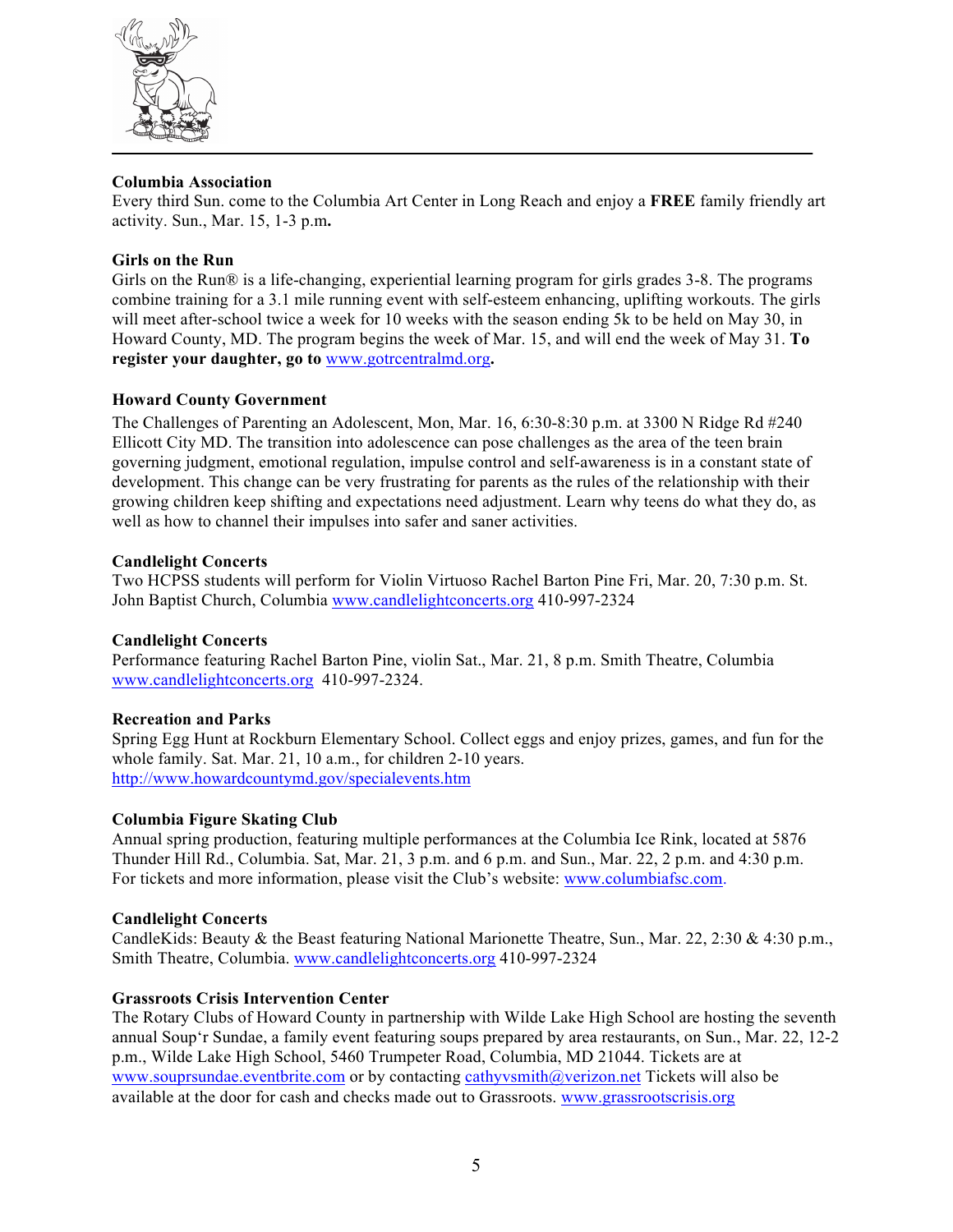

#### **North Laurel Community Center**

The MSC 2015 Spring Career Fair is being held on Tues., Mar. 24, 9 a.m. -1 p.m. The event will take place at the North Laurel Community Center on 9411 Whiskey Bottom Road, Laurel MD 20723. Pre-Registration is highly encouraged at http://mcs2015careerfair.eventbrite.com.

# **The Village Howard, Inc.**

**SELMA** will be shown on Tues, Mar. 24, 6:30 p.m., Slayton House in Wilde Lake, 10400 Cross Fox Lane, Columbia MD. Admission is \$6 at the door. Sponsored by The Village In Howard for the entire community.

# **North Laurel Community Center**

A new, free walking program for the community beginning Sat., Mar. 28, at the North Laurel Park, at the North Laurel Community Center, 9411 Whisky Bottom Road, Laurel MD. The walking program will be every Sat. from Mar. 28-Oct. 31. New member registration is at 8:45 a.m. program is 9-10 a.m. For more information call 410-740-7601.

# **Columbia Association Art Center**

Columbia Art Center School's Out Spring Break program for grades 1-8. Mar. 30- Apr. 3 and Apr. 6, 7:30 a.m.-5:30 p.m., \$50 per child drop-off begins at 7:30; art activities beginning at 9 a.m. To register, please call Columbia Art Center at 410-730-0075 or email art.staff@columbiaassociation.org

#### **Columbia Association Art Center**

School's Out Youth Visiting Artist Series, Mosaics, grades 6-8. Come create your own mosaic with Korey Rosenbaum on Mar. 31, \$50 per child, drop-off begins at 7:30 a.m.; art activities begin at 9 a.m. To register, please call Columbia Art Center at 410-730-0075 or email art.staff@columbiaassociation.org

#### **Columbia Association**

School's Out Youth Visiting Artist Series, Mosaics, grades 6-8. Come create your own mosaic with Jackie Serpico on Mar. 31, \$50 per child, drop-off begins at 7:30 a.m.; art activities begin at 9 a.m. To register, please call Columbia Art Center at 410-730-0075 or email art.staff@columbiaassociation.org.

#### **Robinson Nature Center**

Anne Robinson's Centennial Spring Break Activities All ages, Wed., April 1-Sat., April 4, 9 a.m.-5 p.m. Free with Robinson daily admission or annual pass. www.howardcountymd.gov/RNCegacy.htm 410-313-0400.

#### **Howard County General Hospital, Johns Hopkins Medicine**

Free seminar for parents or coaches of student athletes featuring Johns Hopkins experts – learn about concussions, overuse injuries, heat illness, common knee injuries and hernias, as well as injury prevention and when to seek help for potentially serious conditions. Apr. 8, 6:30 p.m., *register online:*  http://bit.ly/YoungAthletteSerminar

#### **Robinson Nature Center**

Butterfly Gala, all ages, Sat., Apr 11, 6:30-9 p.m. The Howard County Therapeutics Division and Robinson Nature Center cordially invite families of children and adults with special needs to join in an evening of sensory-friendly activities celebrating spring.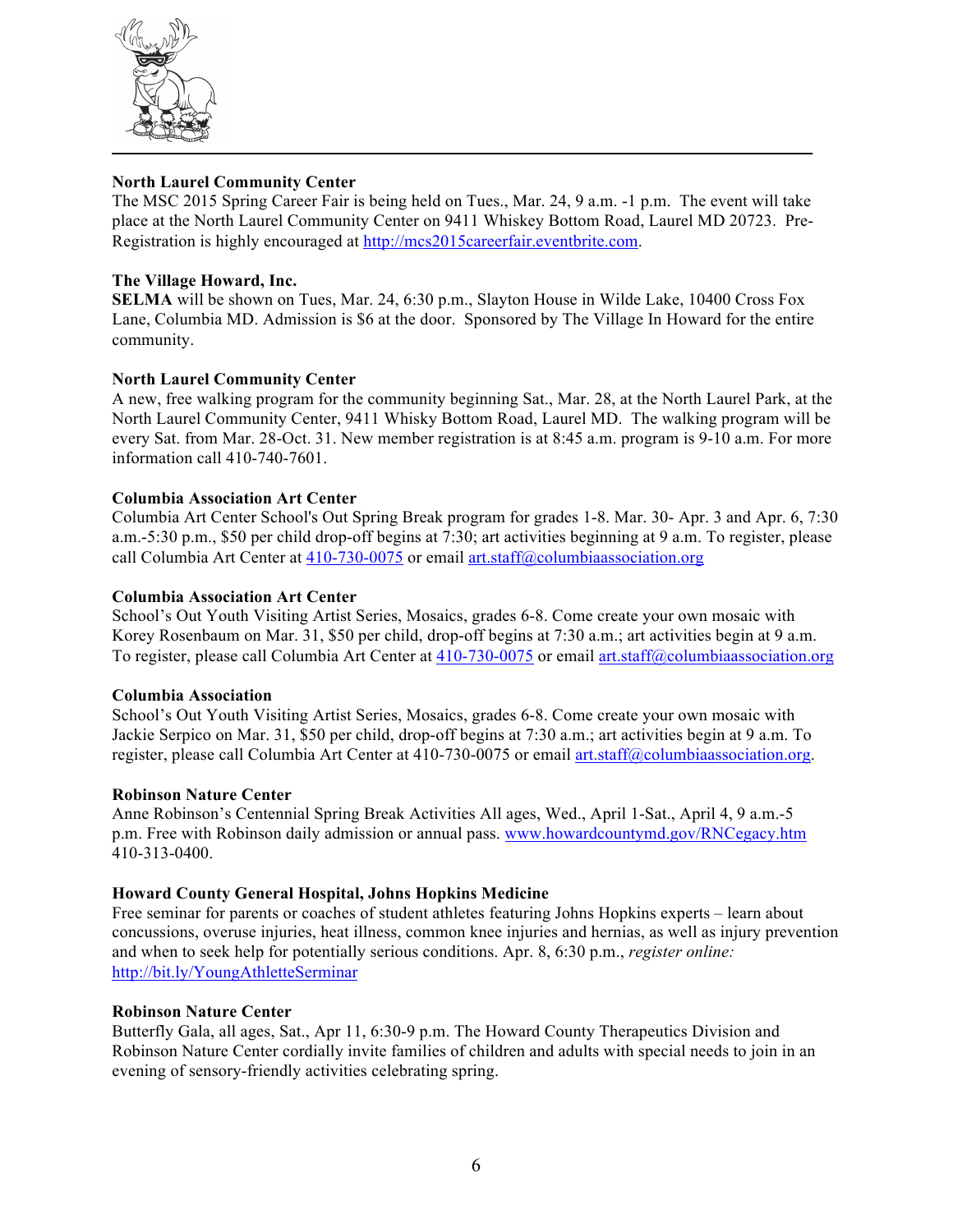

# **Elkridge Youth Organization**

The EYO 12U Baseball Team is hosting a Bingo Night, April 11, 7 p.m., at the OLPH Gym located at 4801 Ilchester Road, Ellicott City. There will be Designer Purses filled with great prizes for each bingo winner and also Special Bingo card rounds. Tickets are \$20.00 in advance or \$25.00 at the door. Tickets may be bought online at http://12ucanesbingonight.eventbrite.com or 12ubingo@verizon.net

# **Howard County Government**

Howard County Office of Workforce Development & the Mid-Maryland Youth Council 2015 Youth Job Fair, Friday, Apr.17, 2- 5 p.m. The Sheraton Hotel in Columbia, located at 10207 Wincopin Circle, Columbia, Md. **Free** but youth must register at www.MIDMDYOUTHFAIR2015.EVENTBRITE.COM Jermira Sarratt 410-290-2623 or jesarratt@howardcountymd.gov

#### **Cedar Lane School**

Cedar Lanes Annual Walk for Our Stars, Sat. April 18, 10 a.m., Maple Lawn Community Center. Come join us for this fun, non-competitive walk. All money raised will be used to support our students with significant special needs and our staff. Funds will go towards the purchase of specialized equipment, expand the school's cultural arts program, increase the number of student field trips, and provide staff development opportunities beyond what is provided by the county. Please support The Walk and help those who can't walk, learn to stand on their own and those who can't speak, find their voice. For further information, please contact Cedar Lane School at 410-888-8800 or walkforourstars2015@verizon.net

#### **Ballet Royale**

Registration for Ballet Royale Institute of Maryland's 2015 Summer in Motion is open. Summer Programs include intensives, one-on-ones, camps, evening classes and maintenance classes for all ages. Programs run from July 13-Aug. 28, Ballet Royale offers an unbeatable combination of small class sizes, great value and internationally recognized faculty. Register Sat., Mar. 21, 9 a.m.-3 p.m. to receive 10% off your summer tuition. Call us at 410-997-8443 or visit us online at www.balletroyale.com.

#### **AFS USA INC.**

Host Families Sought for AFS Exchange Students: Next school year, some twenty AFS exchange students from around the world will come to Howard County for a life-changing year of cross-cultural sharing. Exchange students live in a family such as yours and attend the locally district HS from your address. Contact Christina McGarvey at 410-997-7087 or ckmcgarvey@tahoo.com More information is also available http://www.afsusa.org/hosy-family.

#### **Howard County Government**

Womenfest…A Health & Wellness Event for Women, Sat., Apr. 25, 10 a.m. - 3 p.m. **FREE** Gary J. Arthur Community Center at Glenwood, Cooksville, MD. For more information visit the event's website at www.howardcountyaging.org/WomenFest or call 410-313-5440.

#### **University of Maryland**

Study on Child Brain Development and memory. We are seeking children ages 4-8, typically developing children will participate. Children will receive \$60.00 for participating. Call 301-405-5922 or email kidbrainstudy@umd.edu.